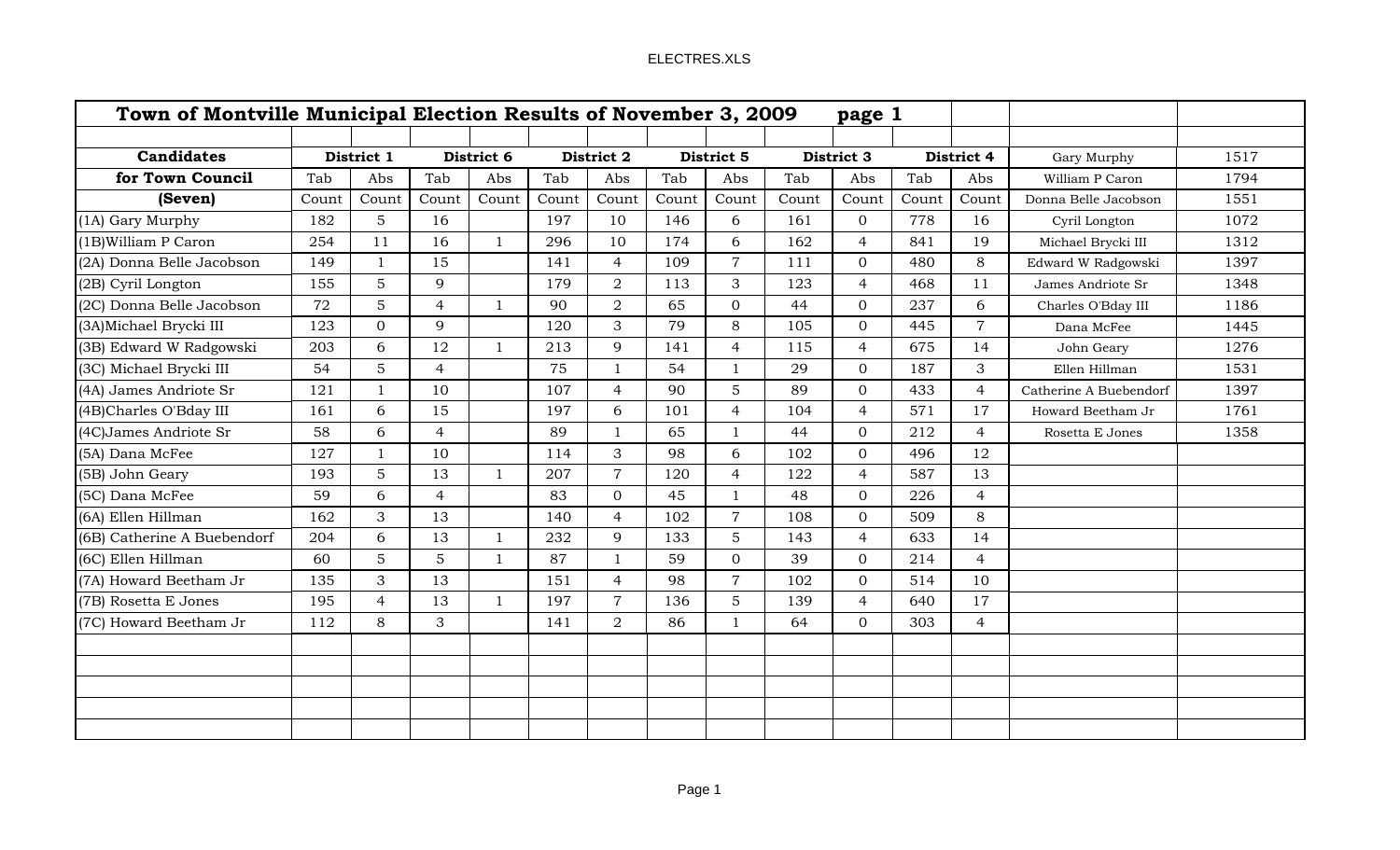|                           | Town of Montville Municipal Election Results of November 3, 2009 |                |                |              |            | page 2         |            |                |            |                |            |             |                     |      |
|---------------------------|------------------------------------------------------------------|----------------|----------------|--------------|------------|----------------|------------|----------------|------------|----------------|------------|-------------|---------------------|------|
| <b>Candidates for</b>     |                                                                  |                |                |              |            |                |            |                |            |                |            |             |                     |      |
| <b>Board of Education</b> |                                                                  | District 1     |                | District 6   |            | District 2     |            | District 5     |            | District 3     |            | District 4  |                     |      |
| elect (five) not          | Tab                                                              | Abs            | Tab            | Abs          | Tab        | Abs            | Tab        | Abs            | Tab        | Abs            | Tab        | Abs         |                     |      |
| more 3 one party          | Count                                                            | Count          | Count          | Count        | Count      | Count          | Count      | Count          | Count      | Count          | Count      | Count       |                     |      |
| (8A) Thomas McNally       | 174                                                              | $\overline{2}$ | 16             |              | 155        | 3              | 109        | 8              | 119        | 1              | 594        | 12          | Thomas McNally      | 1835 |
| (8B) Sandra Berardy       | 194                                                              | $\overline{7}$ | 16             | 1            | 250        | 10             | 161        | 8              | 154        | $\overline{4}$ | 721        | 21          | Sandra Berardy      | 1547 |
| (8C) Thomas McNally       | 80                                                               | $\overline{4}$ | 5              |              | 96         | $\mathbf{1}$   | 78         | $\overline{0}$ | 64         | $\overline{0}$ | 304        | 9           | Steven Loiler       | 1699 |
| (9A) Steven J Loiler      | 142                                                              | $\mathbf{1}$   | 12             |              | 139        | $\overline{2}$ | 101        | 6              | 113        | $\mathbf{1}$   | 574        | 12          | Todd Pomazon        | 1470 |
| (9B) Todd Pomazon         | 203                                                              | 5              | 17             |              | 237        | 10             | 145        | 5              | 139        | $\overline{4}$ | 684        | 20          | Carrie Baxter       | 1908 |
| (9C) Steven Loiler        | 78                                                               | $\overline{4}$ | $\overline{5}$ |              | 96         |                | 68         | $\overline{0}$ | 55         | $\mathbf{1}$   | 282        | 6           | Kendrick Strickland | 1365 |
| (10A) Carrie Baxter       | 166                                                              | 3              | 12             |              | 169        | $\overline{4}$ | 116        | 9              | 134        | $\mathbf{1}$   | 594        | 13          | Donald Dykes        | 1417 |
| (10B) Kendrick Srickland  | 177                                                              | $\overline{4}$ | 10             |              | 219        | $\overline{7}$ | 150        | $5\phantom{.}$ | 127        | $\overline{4}$ | 646        | 16          |                     |      |
| (10C) Carrie Baxter       | 92                                                               | 5              | $\overline{4}$ | $\mathbf{1}$ | 115        | $\mathbf{1}$   | 82         | $\overline{0}$ | 71         | $\mathbf{1}$   | 310        | $5^{\circ}$ |                     |      |
| (11B) Donald Dykes        | 181                                                              | $5\phantom{.}$ | 13             |              | 243        | 8              | 130        | 6              | 156        | $\mathbf{3}$   | 659        | 12          |                     |      |
|                           |                                                                  |                |                |              |            |                |            |                |            |                |            |             |                     |      |
|                           |                                                                  |                |                |              |            |                |            |                |            |                |            |             |                     |      |
|                           |                                                                  |                |                |              |            |                |            |                |            |                |            |             |                     |      |
| <b>Candidates Board</b>   |                                                                  | District 1     |                | District 6   | District 2 |                | District 5 |                | District 3 |                | District 4 |             |                     |      |
| <b>Board of</b>           | Tab                                                              | Abs            | Tab            | Abs          | Tab        | Abs            | Tab        | Abs            | Tab        | Abs            | Tab        | Abs         |                     |      |
| <b>Assessment App</b>     | Count                                                            | Count          | Count          | Count        | Count      | Count          | Count      | Count          | Count      | Count          | Count      | Count       | Richard L Wilson    | 1370 |
| (13A) Richard L Wilson    | 198                                                              | $\overline{7}$ | 17             |              | 191        | 6              | 127        | 6              | 144        | $\mathbf{1}$   | 658        | 15          | Ann Mattson         | 1374 |
| (13B) Ann M Mattson       | 176                                                              | 3              | 9              |              | 243        | 6              | 148        | $\overline{7}$ | 127        | 3              | 636        | 16          |                     |      |
|                           |                                                                  |                |                |              |            |                |            |                |            |                |            |             |                     |      |
|                           |                                                                  |                |                |              |            |                |            |                |            |                |            |             |                     |      |
|                           |                                                                  |                |                |              |            |                |            |                |            |                |            |             |                     |      |
|                           |                                                                  |                |                |              |            |                |            |                |            |                |            |             |                     |      |
|                           |                                                                  |                |                |              |            |                |            |                |            |                |            |             |                     |      |
|                           |                                                                  |                |                |              |            |                |            |                |            |                |            |             |                     |      |
|                           |                                                                  |                |                |              |            |                |            |                |            |                |            |             |                     |      |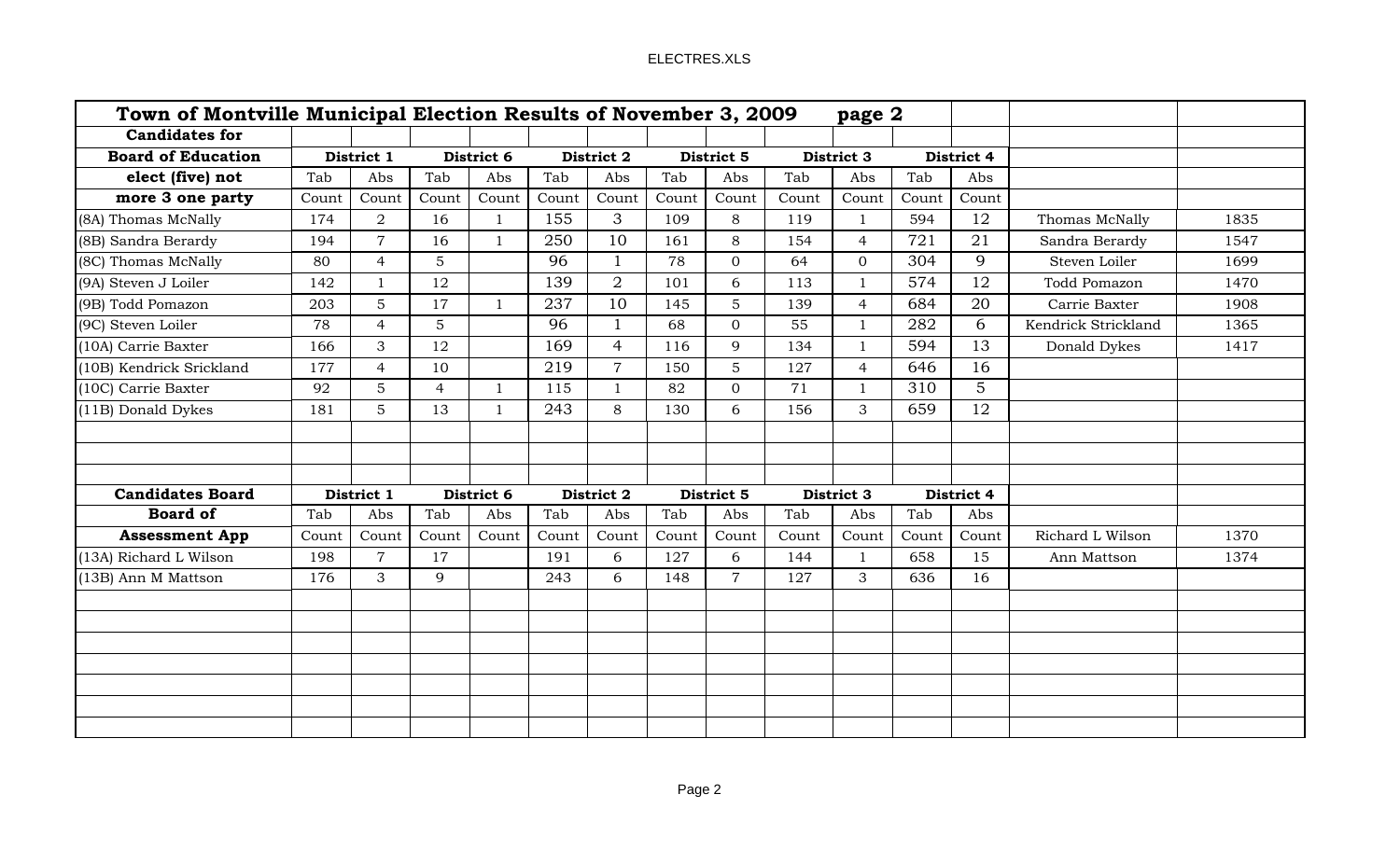| Town of Montville Municipal Election Results of November 3, 2009 |                |                 |       |              |               |                |                |                |          | page 3         |       |            |                  |      |
|------------------------------------------------------------------|----------------|-----------------|-------|--------------|---------------|----------------|----------------|----------------|----------|----------------|-------|------------|------------------|------|
|                                                                  |                |                 |       |              |               |                |                |                |          |                |       |            |                  |      |
| <b>Candidates Zoning</b>                                         |                | District 1      |       | District 6   |               | District 2     |                | District 5     |          | District 3     |       | District 4 |                  |      |
| <b>Board of Appeals</b>                                          | Tab            | Abs             | Tab   | Abs          | Tab           | Abs            | Tab            | Abs            | Tab      | Abs            | Tab   | Abs        |                  |      |
| (Vote for any Two)                                               | Count          | Count           | Count | Count        | Count         | Count          | Count          | Count          | Count    | Count          | Count | Count      |                  |      |
| (14A) Gregg Bassetti                                             | 219            | $5\phantom{.}$  | 14    | $\mathbf{1}$ | 229           | $\overline{7}$ | 166            | $\overline{7}$ | 165      | $\mathbf{1}$   | 784   | 17         | Gregg Bassetti   | 1615 |
| (14B) John R. MacNeill                                           | 253            | $\overline{5}$  | 19    | 1            | 291           | 10             | 175            | 8              | 169      | $\overline{4}$ | 830   | 28         | John R. MacNeill | 1793 |
|                                                                  |                |                 |       |              |               | Tab            | Abs            | Tot Tab        | total    |                |       |            |                  |      |
|                                                                  |                |                 |       |              |               | Count          | Count          | & Abs          | registry |                |       |            |                  |      |
|                                                                  |                |                 |       |              | Dist 1        | 444            | 17             | 461            | 1219     |                |       |            |                  |      |
|                                                                  |                |                 |       |              | Dist 2        | 507            | 16             | 523            | 1531     |                |       |            |                  |      |
|                                                                  |                |                 |       |              | Dist 3        | 324            | $\overline{4}$ | 328            | 1020     |                |       |            |                  |      |
|                                                                  |                |                 |       |              | Dist 4        | 1550           | 31             | 1581           | 4700     |                |       |            |                  |      |
|                                                                  |                |                 |       |              | Dist 5        | 382            | 12             | 394            | 1120     |                |       |            |                  |      |
|                                                                  |                |                 |       |              | Dist 6        | 30             | $\mathbf{1}$   | 31             | 111      |                |       |            |                  |      |
|                                                                  |                |                 |       |              | Total         | 3237           | 81             | 3318           | 9701     |                |       |            |                  |      |
|                                                                  |                |                 |       |              |               |                |                |                |          |                |       |            |                  |      |
|                                                                  |                |                 |       |              | Voter Turnout |                |                |                | 34.20%   |                |       |            |                  |      |
|                                                                  | <b>YES</b>     | $\overline{NO}$ |       |              |               |                |                |                |          |                |       |            |                  |      |
| Question 1                                                       |                |                 |       |              |               |                |                |                |          |                |       |            |                  |      |
| District 1                                                       | 133            | 285             |       | <b>Total</b> |               |                |                |                |          |                |       |            |                  |      |
| Absentee Ballots                                                 | 6              | 9               |       | <b>Yes</b>   | <b>No</b>     |                |                |                |          |                |       |            |                  |      |
| <b>Total</b>                                                     | 139            | 294             |       | 906          | 2177          |                |                |                |          |                |       |            |                  |      |
| District 2                                                       | 102            | 372             |       |              |               |                |                |                |          |                |       |            |                  |      |
| Absentee Ballots                                                 | $\overline{7}$ | 9               |       |              |               |                |                |                |          |                |       |            |                  |      |
| Total                                                            | 109            | 381             |       |              |               |                |                |                |          |                |       |            |                  |      |
| District 3                                                       | 101            | 210             |       |              |               |                |                |                |          |                |       |            |                  |      |
| Absentee Ballots                                                 | $\overline{2}$ | $\overline{2}$  |       |              |               |                |                |                |          |                |       |            |                  |      |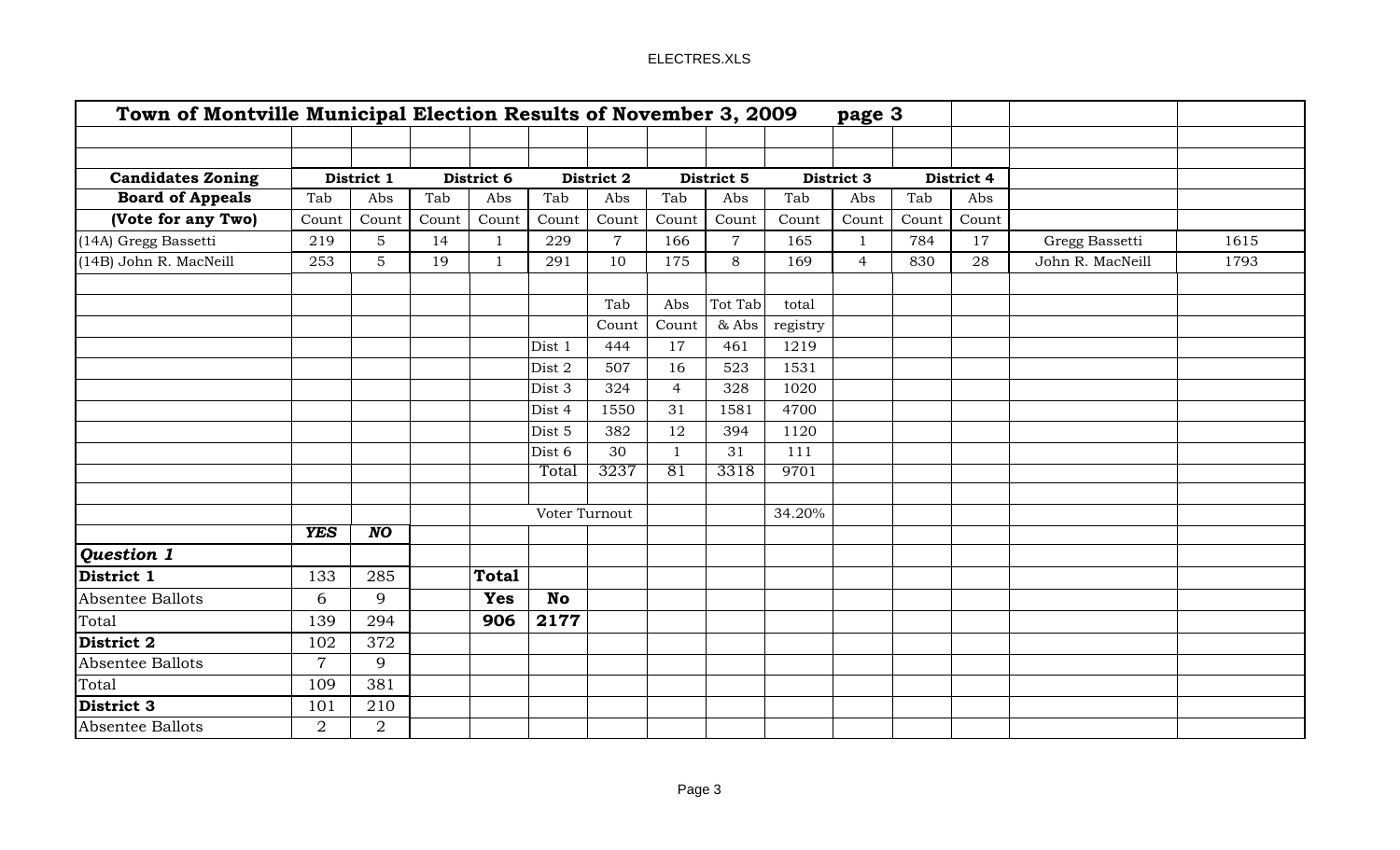| Total            | 103            | 212            |              |           |  |  |  |
|------------------|----------------|----------------|--------------|-----------|--|--|--|
| District 4       | 443            | 1021           |              |           |  |  |  |
| Absentee Ballots | 15             | 14             |              |           |  |  |  |
| Total            | 458            | 1035           |              |           |  |  |  |
| District 5       | 85             | 226            |              |           |  |  |  |
| Absentee Ballots | $5\phantom{.}$ | $\overline{7}$ |              |           |  |  |  |
| Total            | 90             | 233            |              |           |  |  |  |
| District 6       | $\overline{7}$ | 21             |              |           |  |  |  |
| Absentee Ballots | $\overline{0}$ | $\mathbf{1}$   |              |           |  |  |  |
| Total            | $\overline{7}$ | 22             |              |           |  |  |  |
|                  | <b>YES</b>     | $NO$           |              |           |  |  |  |
| Question 2       |                |                | <b>Total</b> |           |  |  |  |
| District 1       | 144            | 272            | <b>Yes</b>   | <b>No</b> |  |  |  |
| Absentee Ballots | 8              | $\overline{7}$ | 1061         | 1992      |  |  |  |
| Total            | 152            | 279            |              |           |  |  |  |
| District 2       | 154            | 316            |              |           |  |  |  |
| Absentee Ballots | 6              | 9              |              |           |  |  |  |
| Total            | 160            | 325            |              |           |  |  |  |
| District 3       | 113            | 189            |              |           |  |  |  |
| Absentee Ballots | 3              | $\mathbf{1}$   |              |           |  |  |  |
| Total            | 116            | 190            |              |           |  |  |  |
| District 4       | 494            | 960            |              |           |  |  |  |
| Absentee Ballots | 17             | 12             |              |           |  |  |  |
| Total            | 511            | 972            |              |           |  |  |  |
| District 5       | 109            | 198            |              |           |  |  |  |
| Absentee Ballots | 3              | 9              |              |           |  |  |  |
| Total            | 112            | 207            |              |           |  |  |  |
| District 6       | 9              | 19             |              |           |  |  |  |
| Absentee Ballots | 1              | $\mathbf{0}$   |              |           |  |  |  |
| Total            | 10             | 19             |              |           |  |  |  |